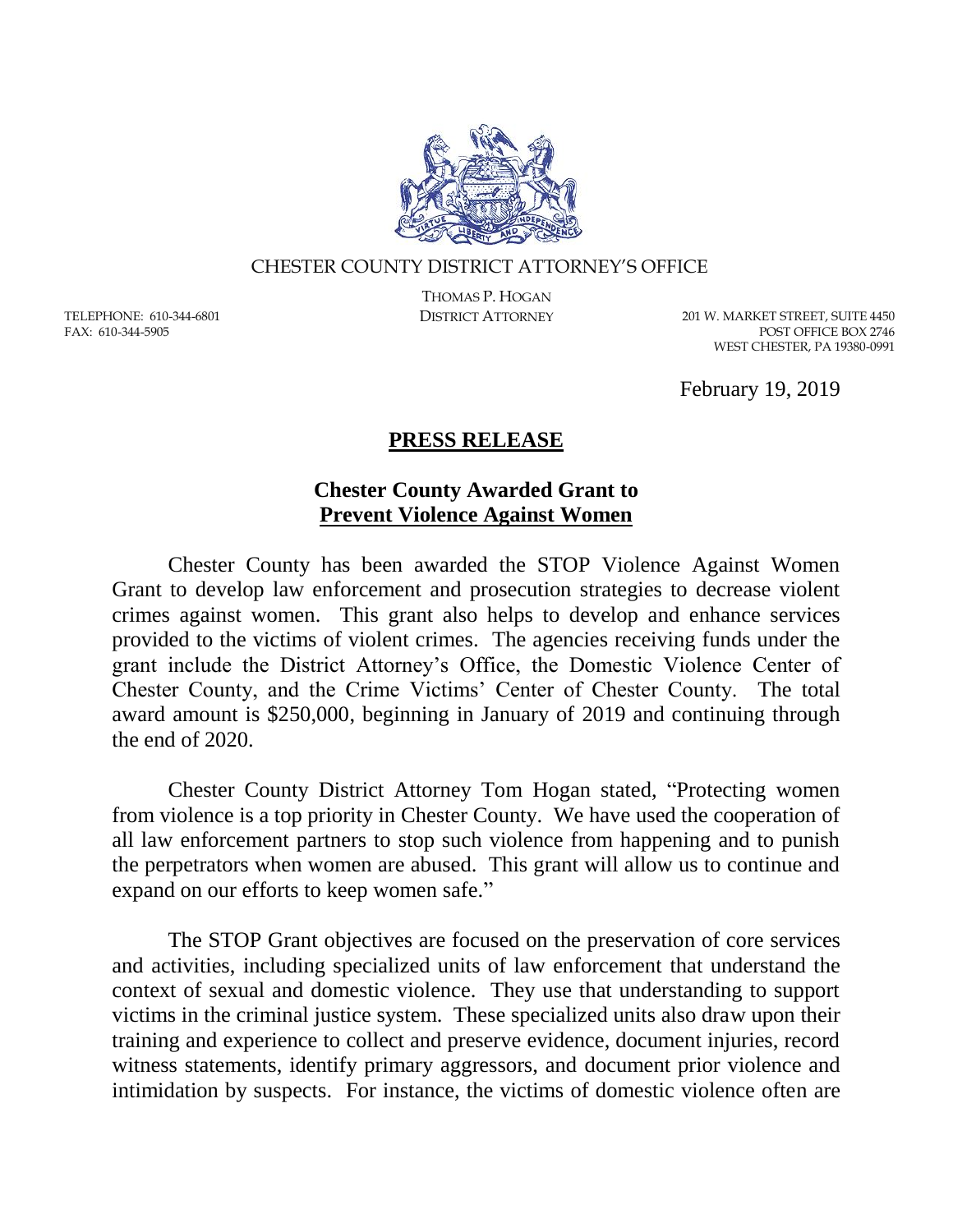reluctant to testify against their abusers. These specialized investigators and prosecutors are able to work with the victims, connect them to victim advocacy services, and to ensure a strong prosecution that holds the abusers responsible.

Victim services are a fundamental part of the collaboration mandated by the STOP Program and a crucial channel to promote victim safety, autonomy, and recovery. This includes crisis intervention, supportive counseling, advocacy on behalf of victims, accompaniment to legal proceedings connected to the abuse, legal assistance, emergency housing, safety planning, sexual assault response teams, use of the domestic violence Lethality Assessment Program (LAP), victim compensation assistance, language services, services to underserved populations, and transportation assistance.

Training is part of the STOP Program to strengthen the criminal and juvenile justice systems' response to violence against women, increase the prosecution of violence against women, and augment the advocacy and services available to victims.

District Attorney Hogan added, "The LAP protocol is an example of a program that came out of and is sustained by the STOP grant. LAP uses a series of simple questions from police to victims to determine if a case of domestic abuse is likely to turn to extreme violence. LAP is a valuable tool for law enforcement to assess the potential lethality of a domestic violence situation and intervene before the violence escalates. Chester County police are some of the leaders for using LAP in Pennsylvania."

Two critical partners in the effort to stop violence against women are the Domestic Violence Center of Chester County (DVCCC) and the Crime Victims' Center of Chester County (CVC).

Dolly Wideman-Scott, Chief Executive Officer of the DVCCC, said "This award strengthens our partnerships and strategies to address violence against women. It also enhances our ability to connect and follow-up with victims referred to DVCCC by police through the LAP program by having our first dedicated LAP Advocate supported by this grant."

Christine Zaccarelli, Chief Executive Officer of the CVC, said "The STOP grant allows us the opportunity to strengthen our partnership with the DA's Office and DVCCC to continue our work to support victims of violence against women because we know that victims are better served when we work together. With this